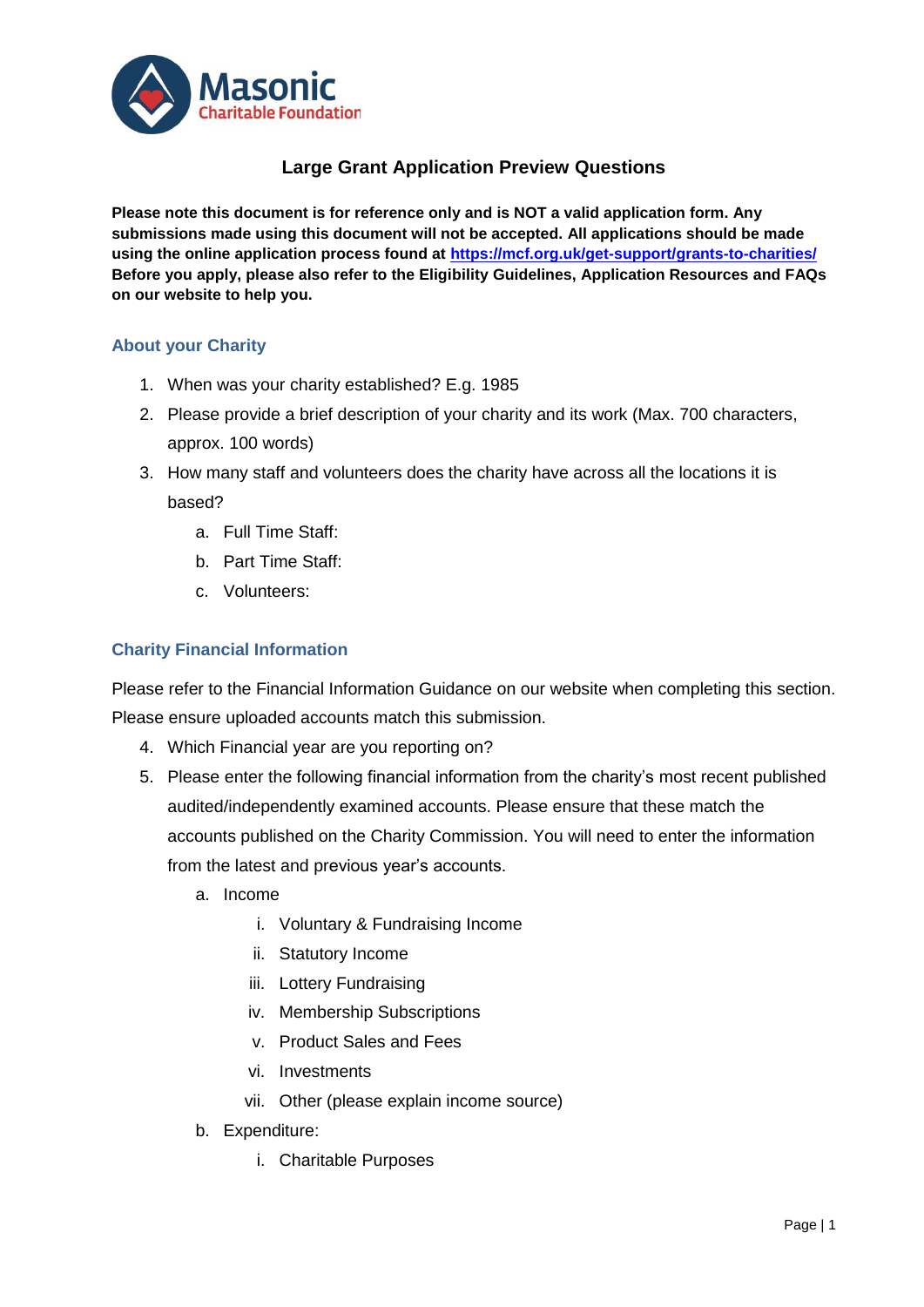- ii. Fundraising/Publicity
- iii. Management/Administration
- c. Reserves:
	- i. Restricted Reserves
	- ii. Unrestricted Reserves
	- iii. Fixed Assets
	- iv. Designated Reserves
- 6. What is the charity's reserves policy? If the current reserves level is under or over the charity's policy level, please explain why.

## **About your Project**

- 7. What is the title of your project?
- 8. Please describe your overall project (Max. 700 characters, approx. 100 words)
- 9. Who is the project intended to support and why is it needed? (Max 2100 characters, approx. 300 words)
- 10. Please describe how you will deliver the project? Please include any charges for services/activities you plan to provide. (Max 2100 characters, approx. 300 words)
- 11. Please tell us how many primary unique beneficiaries will be supported by the project?
- 12. Please tell us how many secondary beneficiaries will be supported by the project?
- 13. Please explain how these figures have been calculated.
- 14. How many full time staff will be involved in the project?
- 15. How many part time staff will be involved in the project?
- 16. How many volunteers will be involved in the project?
- 17. Please tell us why you are best placed to deliver the project? (Max 2100 characters, approx. 300 words)
- 18. If the grant will help to launch a new service, please enter the anticipated start date
- 19. How will MCF funding be used? (max 2100 characters; approximately 300 words)

### **Project Budget**

- 20. How many years are you applying for and what is the amount of funding per year for the grant?
- 21. Please provide a detailed budget breakdown for the whole project and/or role (Max 2100 characters, approx. 300 words)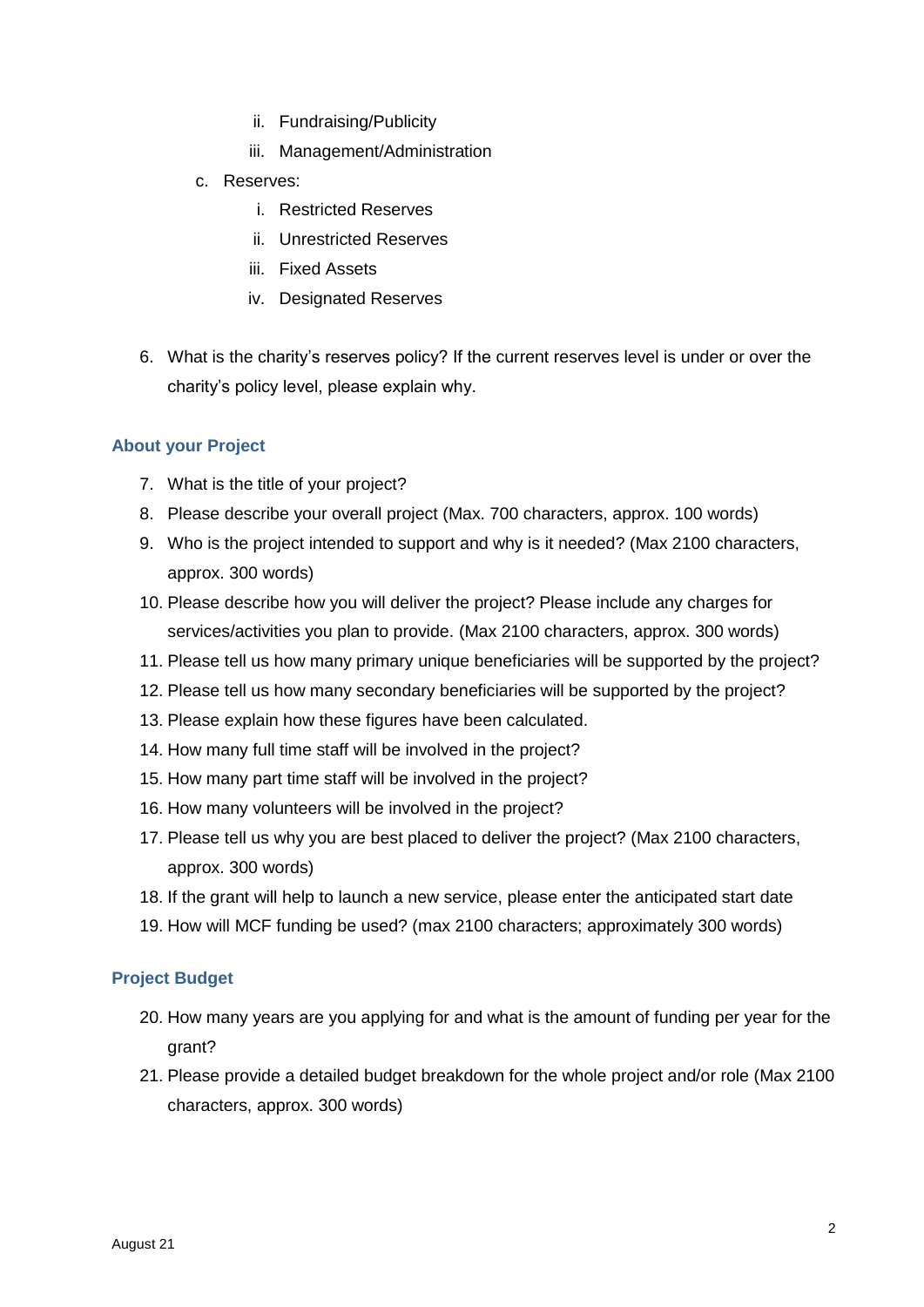- 22. If you are applying for part funding, please give details of other funders you have approached or intend to approach and indicate whether any funds have been secured (Max 1400 characters, approx. 200 words)
- 23. How will the project be funded after the proposed grant period? (max 1400 characters; approximately 200 words)

# **Risks and Safeguarding**

- 24. What are the risks associated with the project and how do you intend to manage them? (max 2100 characters; approximately 300 words)
- 25. Please confirm that your charity has an up to date safeguarding policy. You will be asked to upload this when you submit your application.
- 26. Please confirm that the charity has obtained appropriate Disclosure and Barring checks/approval for all staff and volunteers who are working with children, young people or vulnerable adults.

## **Monitoring and Evaluation**

- 27. Please list the main outputs (e.g. services and activities) including numbers, that you want to deliver and how you plan to measure them? (Max 2100 characters, approx. 300 words)
- 28. What are the desired medium term outcomes for the project? (Max 2100 characters, approx. 300 words)
- 29. What are the desired long term outcomes for the project? (Max 2100 characters, approx. 300 words)
- 30. Please tell us how you involve service users in the charity's development and delivery of support? (Max 2100 characters, approx. 300 words)

# **Publicity of the Grant**

31. The MCF is funded entirely by freemasons, their families and friends. Charities receiving a grant are asked to publicly recognise our grant and our donors. Please summarise how you could work with our communications team to publicise the grant and our donors. (Max 2100 characters, approx. 300 words)

### **Please consider:**

- How you can work with the MCF Press Team to gain media coverage
- Inviting local Freemasons to visit the project and meet staff, volunteers and if appropriate, beneficiaries
- Arrange or help to facilitate relevant photography during such visits or other events